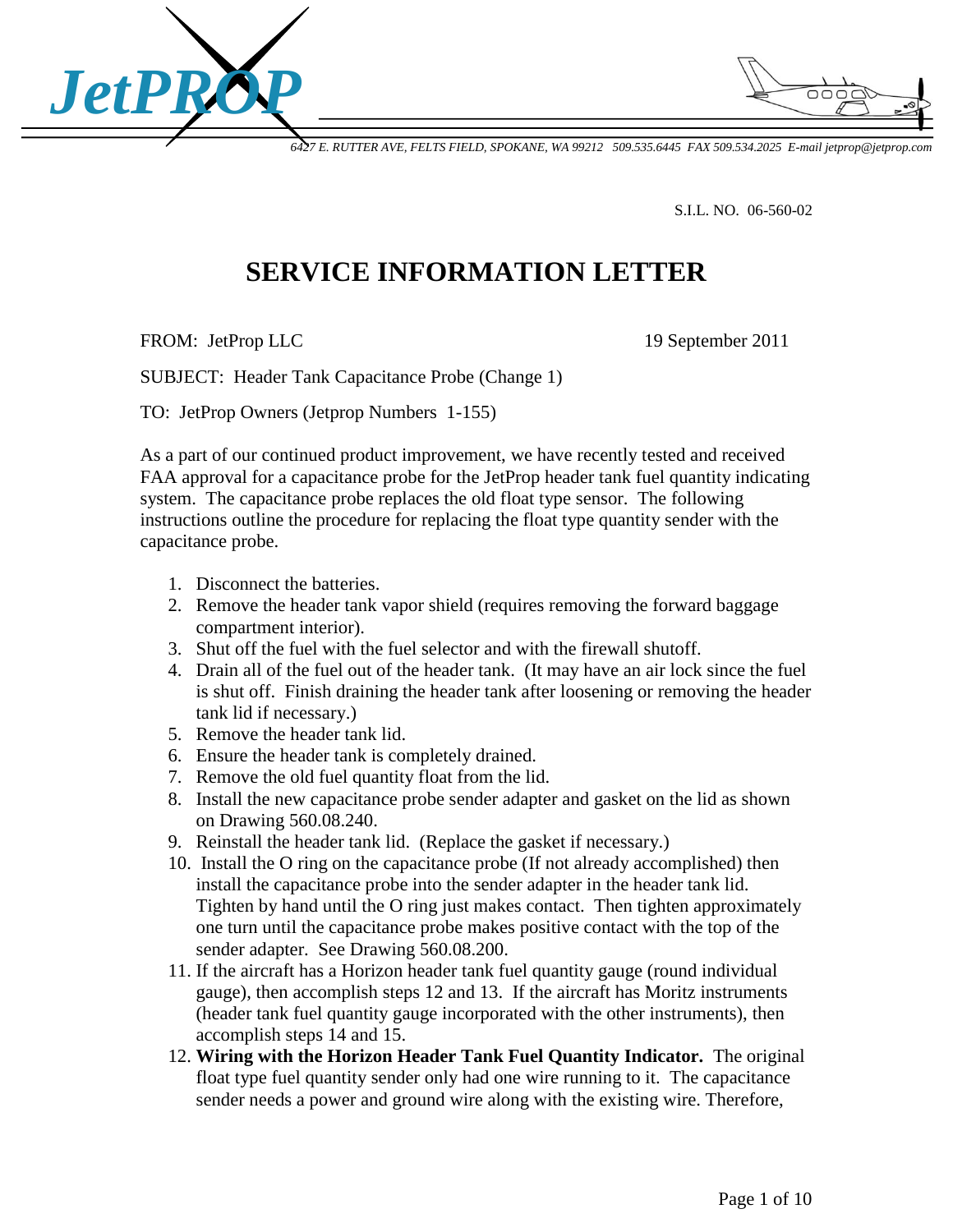run wire JPO20A22 and JPO20B22 as shown in drawing  $560.12.002$  from the  $+$ terminal of the capacitance probe back through the pressure bulkhead to a power source. The drawing shows the wire going to the "Fuel Quantity" circuit breaker. However, it is much easier to connect to the  $+$  terminal on the back of the Main Fuel Quantity Indicator. Also, add a ground wire from the capacitance probe negative terminal to a suitable ground such as the ground block on the forward side of the pressure bulkhead.

## 13. **Verification of readings with the Horizon Header Tank Fuel Quantity Indicator**.

- a. Now you will need to verify the fuel quantity reads correctly at zero and full fuel. Reconnect the batteries and turn power on. The capacitance probe has been cut to a length so that it would be just touching the unusable fuel in the header tank ( if the 1.1 gallons of unusable fuel was in the header tank). Therefore, with the header tank empty the fuel quantity indicator should read zero. This gives us a good setting on the low side.
- b. Now turn the firewall shutoff to ON and the fuel selector to the left or right tank and fill the header tank. Ensure the header tank is full by leaving the wing transfer pump/emergency transfer pump on until the fuel pressure shows approximately 7 to 8 psi at which time the header tank high pressure light should illuminate. Turn off the wing transfer/emergency pump. Now the header tank fuel quantity gauge should read full.
- 14. **Wiring with the Moritz Header Tank Fuel Quantity Indicator.** The original float type fuel quantity sender only had one wire running to it. The capacitance sender needs a power and ground wire along with the existing wire. Therefore, run wire JPQ20A22 and JPQ20B22 as shown in drawings 560.12.068 and 560.12.072A from the + terminal of the capacitance probe back through the pressure bulkhead to a power source at the header tank fuel conditioner box. The fuel conditioner box is located in the pilot's floor just in front of the seat. Splice the power wire (JPQ20A22) into the existing header tank conditioner power wire (JPE79A22). Also, add a ground wire from the capacitance probe negative terminal to a suitable ground such as the ground block on the forward side of the pressure bulkhead.

## 15. **Adjustment with the Moritz Header Tank Fuel Quantity Indicator.**

a. After the wiring is complete reconnect the batteries and turn power on. We are going to check the zero fuel reading first. The capacitance probe has been cut to a length so that it would be just touching the unusable fuel in the header tank ( if the 1.1 gallons of unusable fuel was in the header tank). Therefore, with the header tank empty the fuel quantity indicator should read zero. To insure it is set properly, locate the header tank fuel conditioner box installed under the pilots floor panel just in front of the seat. Adjust the header tank "zero" adjustment until the header tank quantity indicates just above zero and then reduce it until it just reads zero. This gives us a good setting on the low side.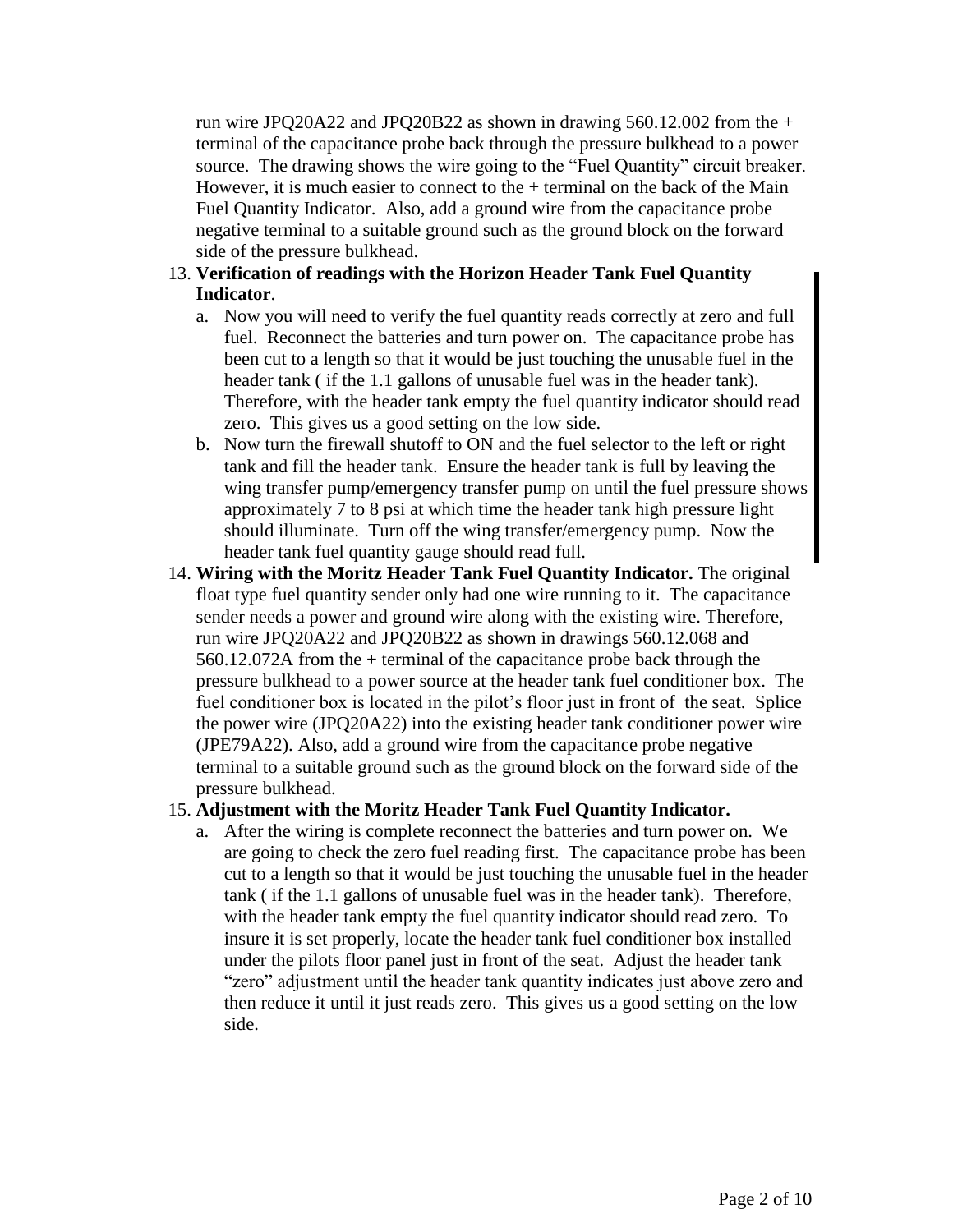- b. Now tum the firewall shutoffto ON and the fuel selector to the left or right tank and fill the header tank. Ensure the header tank is full by leaving the wing transfer pump/emergency transfer pump on until the fuel pressure shows approximately 7to 8 psi at which time the header tank high pressure light should illuminate. Turn off the wing transfer/emergency pump. Now adjust the "span" or high setting on the header tank fuel conditioner box until the header tank fuel quantity is slightly less than full and then increase it until it just reads full. This should complete the needed adjustments.
- 17. Now that everything is working, we will have to make a slight modification to the header tank vapor shield to fit around/over the new capacitance probe. Tum electrical power off and disconnect the battery while we are doing our trial fits. Install the Vapor Shield Support Ring (a PVC ring) around the capacitance probe with the wires running through the protective notch. This ring is designed to protect the capacitance probe terminals. Now locate the center of the capacitance ' probe on the vapor shield. Cut a 4" diameter hole in the vapor shield to allow it to set down over the vapor shield support ring. Check and make sure it is located properly. Now rivet the vapor shield bubble in place over the relief hole we just cut as shown in Drawing 560.08.300.
- 18. Now install the vapor shield and forward baggage compartment interior.
- 19. Connect the batteries.
- 20. Make a logbook entry reflecting that JetProp Service Letter 06-560-02 has been complied with.

If there are any questions, please contact Rich Runyon in Engineering or Steve Nitchman the chief of maintenance at (509) 535-4401.

Rocket Engineering is dedicated to continuing to improve the JetProp DLX Conversion and to supporting our customers.

Sincerely,

Darwin C. Conrad President JetPROP, LLC

Attachments

Drawing 560.08.240 Drawing 560.08.200 Drawing 560.12.002 Drawing 560.12.068 Drawing 560.12.072A Drawing 560.08.300 Capacitance Probe Upgrade Parts Listing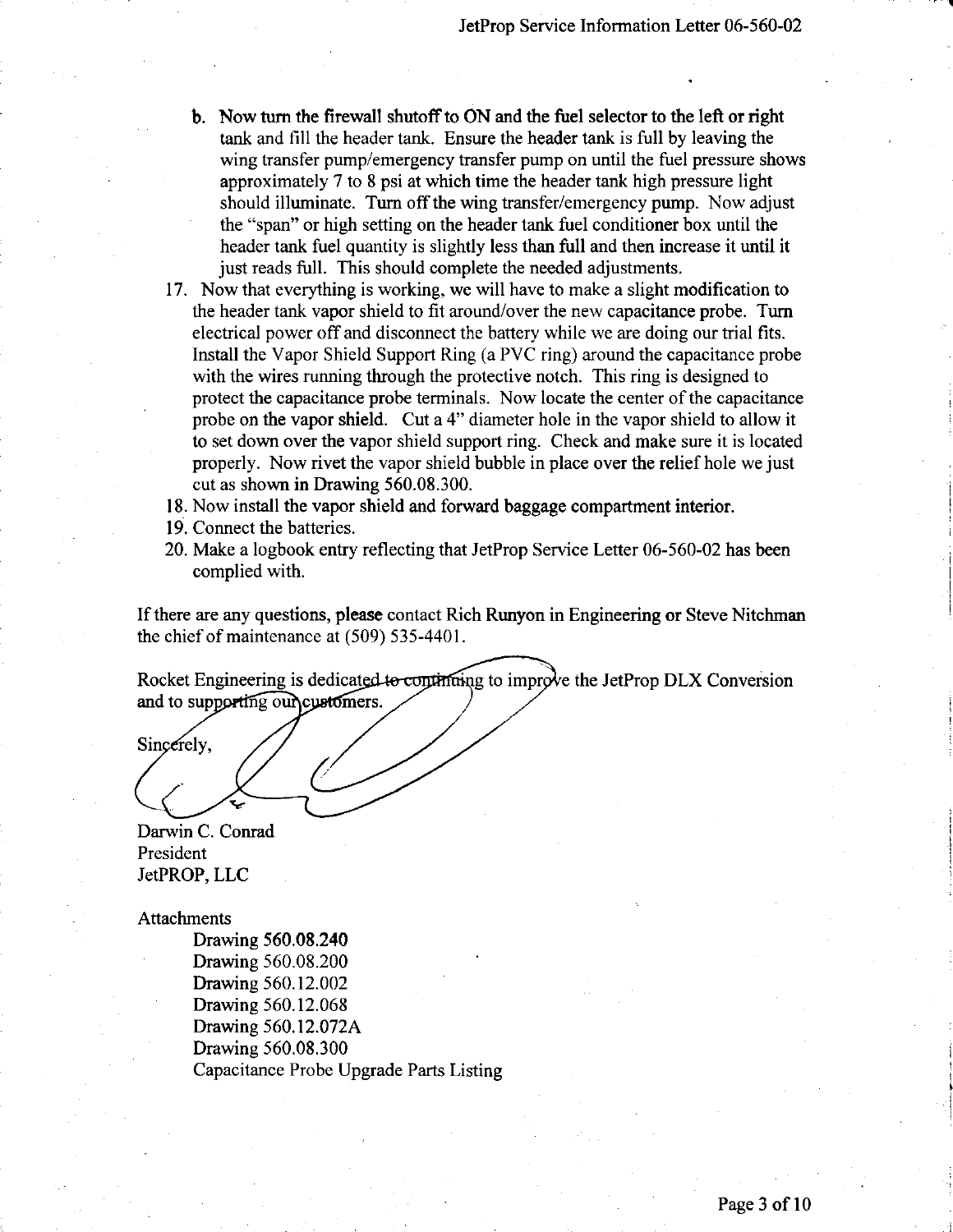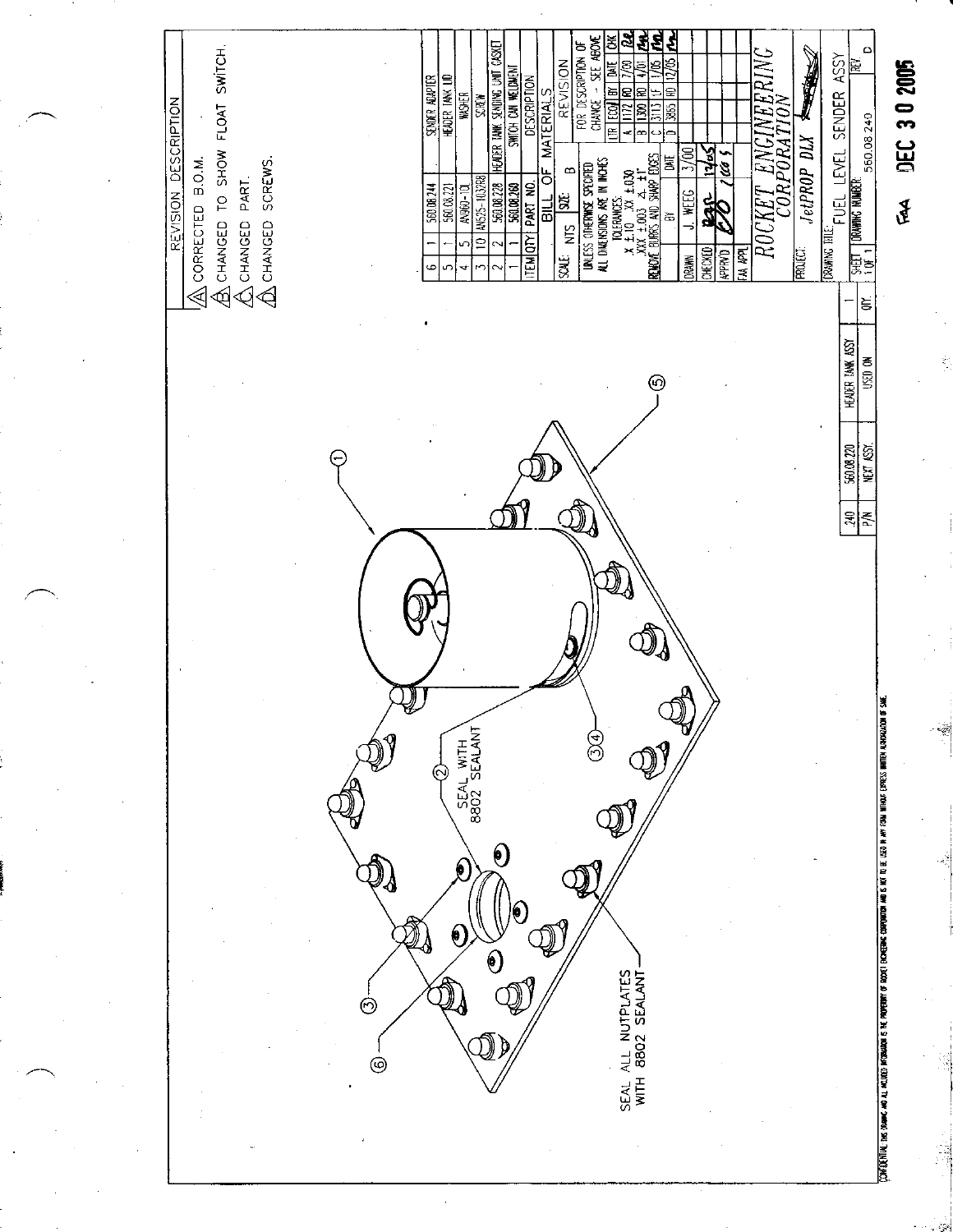| REVISION DESCRIPTION<br><b>BOHANGED BOM</b> | ANGED FITTING PART NUMBERS<br>COHANGED DRAIN HOLE LOCATION.<br>$\sim$<br>(21)(23)(24)<br>SEE NOTE<br><u>ලි</u><br>77<br><u>ල</u><br>ප | CHANGED TO FLOAT SWITCH SYSTEM.<br>ANDDED SECOND PRESSURE SWITCH.<br><b>ACCORRECTED B.O.M.</b><br>NOTE<br>닚 | ANGED TO NEW PRESSURE SWITCH.<br>ANDPOATED FITTINGS ON TOP OF TANK.<br>CAPACITANCE SENDER<br>S BNC<br>K629512-20<br>560.08.245<br>5<br>8 | AREMOVED PARTS FROM B.O.M.<br>ANDDED DRAIN HOSE<br>HOSE FITING<br><b>RUBBER</b><br>U2-101-25N<br>\MR-3<br>R<br>≦<br>28<br>27 | ANCHANGED O-RING FITTING PART NUMBER.<br>O-RING FITTING MODIFICATION<br>Š<br>500.08.204<br><b>A</b> 306-4<br>A/R<br>$\frac{8}{2}$<br>25 | REVISION<br>$\Delta\Lambda$ ADDED NOTES AND ADDED A PART.<br>CHANGED FITING PN# IN B.O.M<br><b>NUPLATE</b><br>Ş<br>MS20426A03-4<br>US21059L3<br>Ф<br>$\mathfrak{p}$<br>23 | CHANGE - SEE ABONE<br>FOR DESCRIPTION OF<br>œ<br>SË.<br>š<br>SCHE:<br><b>URCE FACE WASHER</b><br>WISHER<br>ş<br>US21045-3<br><b>AN970-3</b><br>22<br>ಸ | j.<br>ξg<br>阎<br>£<br>ico)<br>Ç,<br>$\cong$<br>ALL DIMENSIONS ARE IN INCHES<br>UNLESS OTHERWISE SPECIFIED<br> ສ<br>≅<br><b>AM960-10</b><br>4N-44<br><b>M3-34</b><br>ω<br>S<br>$\tilde{=}$<br>ഇ | E<br>g<br>ತ್ತ<br>e<br>e<br>e<br>Ş,<br>2<br>ದ<br>TOLERANCES:<br>$(1/4 \times 1/8)$ PIR-S)<br>6806-4-4-WWO MODIFICATION<br><b>REDUCER</b><br>560.08.205<br>$5406 - 4 - 2$<br>$\overline{2}$<br>Ξ | g<br>ξ<br>S<br>S<br>€<br>S<br>XXX ±.010 A ±1"<br>$X \pm 10$ XX $\pm 030$<br>0-RNG ADAPTER<br>FEMALE TEE<br>560.08.203<br><b>AN917-20</b><br>$\overline{5}$<br>≠ | ē<br>₹<br>B<br>æ<br>$\mathbb{S}$<br>B<br>ت<br>REMOVE BURKS AND SHARP EDGES<br><b>SQL 50</b><br>Š<br><b>MN22-4-40</b><br>$1 - 20$<br>r<br>$\mathbf{C}$ | ŝ<br>SQ<br>æ<br>B<br>5<br>Ē<br>SLEME<br>复<br><b>M819-40</b><br><b>AN818-4D</b><br>≘ | ₹<br>Š<br>2450 RD<br>8<br>×<br>嵩<br>놈<br>DRAIN FITTING<br>$M=10H-4$<br>రా | €<br>Ş<br>霍<br>$\frac{5}{2}$<br>3293<br>z<br>z<br>हर<br>5/98<br>تت<br><b>DRAPER</b><br>نم<br>CHECKED<br>DRAWN<br>20 PSI CHECK VALVE<br>4 PSI CHECK WAVE<br>532A 2MP 20<br>$52A - 2M - 4$<br>∞ | K)<br><b>UNHO</b><br>HEADER TANK VENT SYSTEM INSTALL<br>FUEL LINE/FITTINGS INSTALLATION<br>560.08.700<br>560.08.400<br>40<br>ഗ | $\mathbb{N}$ C<br>ENGINEERI.<br>PORATION<br>ROCKET<br>FAA APPL<br>HEADER TANK STRAP ASSEMBLY<br>SMALL SWITCH ASSEMBLY<br>560.08.270<br>560.08.230<br>÷<br>∽ | CRRPORAT<br><b>PROJECT</b><br>HEADER TANK LIGHT PRESS SWITCH<br>HEADER TANK ASSEMBLY<br>560.08.220<br>560.08.201 | <b>STATES OF STRAIGHTER</b><br>JetPROP DLX<br>DRAWING TITLE<br><b>DESCRIPTION</b><br><b>MATERIALS</b><br>p<br>PART NO<br><b>LIB</b><br><b>IEMIOTY</b> | <b>HEADER TANK INSTALLATION</b><br>È<br>560.08.200<br><b>DRAWING NUMBER</b><br><b>SHET</b><br>10F3<br>Š<br>USED ON<br>ξ | ica koi                                                                                                                                                                                                                       |
|---------------------------------------------|---------------------------------------------------------------------------------------------------------------------------------------|-------------------------------------------------------------------------------------------------------------|------------------------------------------------------------------------------------------------------------------------------------------|------------------------------------------------------------------------------------------------------------------------------|-----------------------------------------------------------------------------------------------------------------------------------------|---------------------------------------------------------------------------------------------------------------------------------------------------------------------------|--------------------------------------------------------------------------------------------------------------------------------------------------------|------------------------------------------------------------------------------------------------------------------------------------------------------------------------------------------------|------------------------------------------------------------------------------------------------------------------------------------------------------------------------------------------------|-----------------------------------------------------------------------------------------------------------------------------------------------------------------|-------------------------------------------------------------------------------------------------------------------------------------------------------|-------------------------------------------------------------------------------------|---------------------------------------------------------------------------|-----------------------------------------------------------------------------------------------------------------------------------------------------------------------------------------------|--------------------------------------------------------------------------------------------------------------------------------|-------------------------------------------------------------------------------------------------------------------------------------------------------------|------------------------------------------------------------------------------------------------------------------|-------------------------------------------------------------------------------------------------------------------------------------------------------|-------------------------------------------------------------------------------------------------------------------------|-------------------------------------------------------------------------------------------------------------------------------------------------------------------------------------------------------------------------------|
| (30)(31)<br>BULKHEAD<br>PRESSURE            | $\frac{1}{\circ}$<br>1001<br>$\sqrt{\bullet}$<br>$\sum_{i=1}^{n}$<br><b>STAT</b><br>s.                                                | $\sim$<br>SHEET<br>$\sim$<br>Ш<br>க                                                                         |                                                                                                                                          | đ                                                                                                                            |                                                                                                                                         |                                                                                                                                                                           |                                                                                                                                                        |                                                                                                                                                                                                | (19)(20)(22)                                                                                                                                                                                   |                                                                                                                                                                 | M<br>SEE SHEET                                                                                                                                        | (20)(22)<br>$\widetilde{\mathbb{e}}$ (                                              | SPECIFIED<br>OTHERWISE<br><b>UNLESS</b><br>NOTES:                         | PRIOR<br>6.63 OUT FROM NOSE<br>SKIN<br><b>FUSELAGE</b><br>01.0 HOLE IN LOWER<br>TO INSTALLATION. MEASURE<br>DRILL                                                                             | 4.25 FORWARD OF<br>$\frac{1}{2}$<br>LANDING GEAR DOOR HINGE.                                                                   | RTV SILICONE.<br>OF STRAPS WITH<br>$(FS \# 100)$<br>ATTACH RUBBER TO UNDERSIDE<br>PRESSURE BULKHEAD<br>$\sim$                                               | NUTPLATE<br>ANGLE TO MATCH THE<br>AIRCRAFT.<br>#10 HOLES THRU<br>잎<br>구<br>IN SNOITSOL<br>DRILL 3<br>$\vec{r}$   | SENDER ONLY AFTER THE TANK HAS<br>BEEN INSTALLED IN THE AIRCRAFT.<br>REMOVE PLUG AND INSTALL<br>4                                                     | $\overline{2}0$<br>SYSTEM TO<br>노<br>도<br>AFTER INSTALLING THE TANK PRESSURE TEST<br>ທີ່                                | OPENS<br><u>XANTEDINE, ng idabin militadi involvidi 6 ike paperti o kodi ebagidang obport</u> in ng iki is <b>ike kan in</b> koli teres baien arabajan o sae.<br>CHECK VALVE<br>THE OVERBOARD<br>SURE<br>AND MAKE<br>ក្ត<br>ណ |

JUN 30 2005

 $\cdots$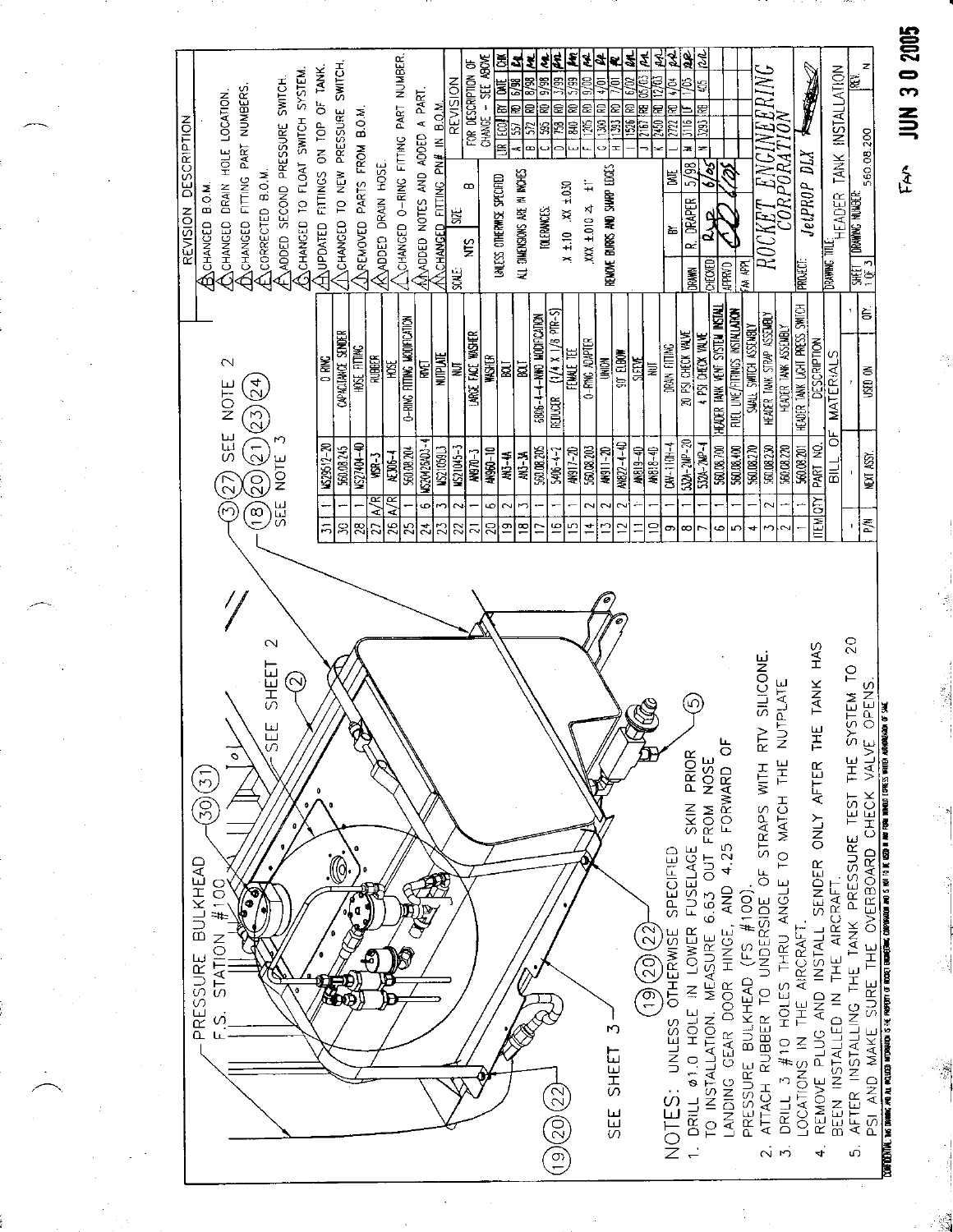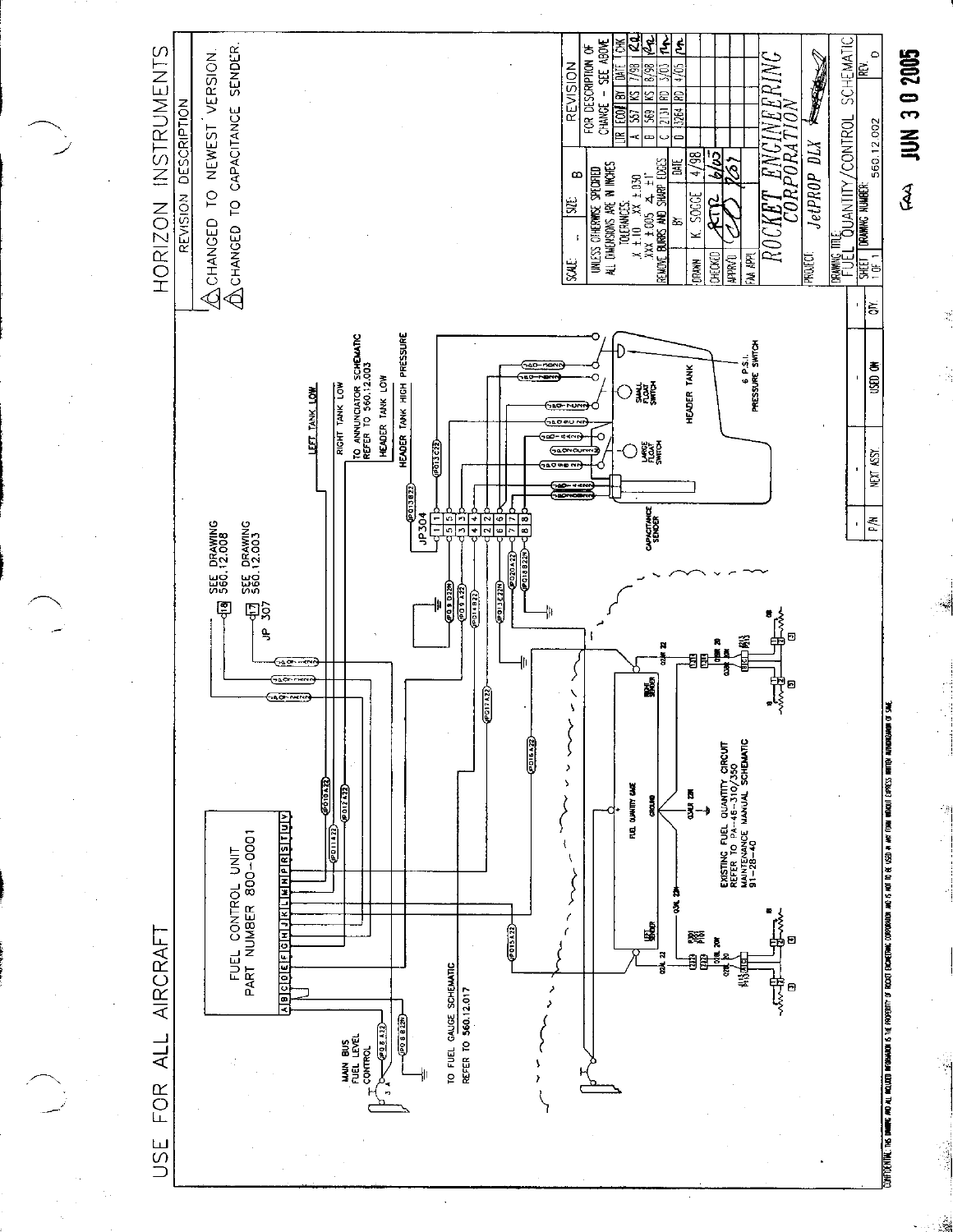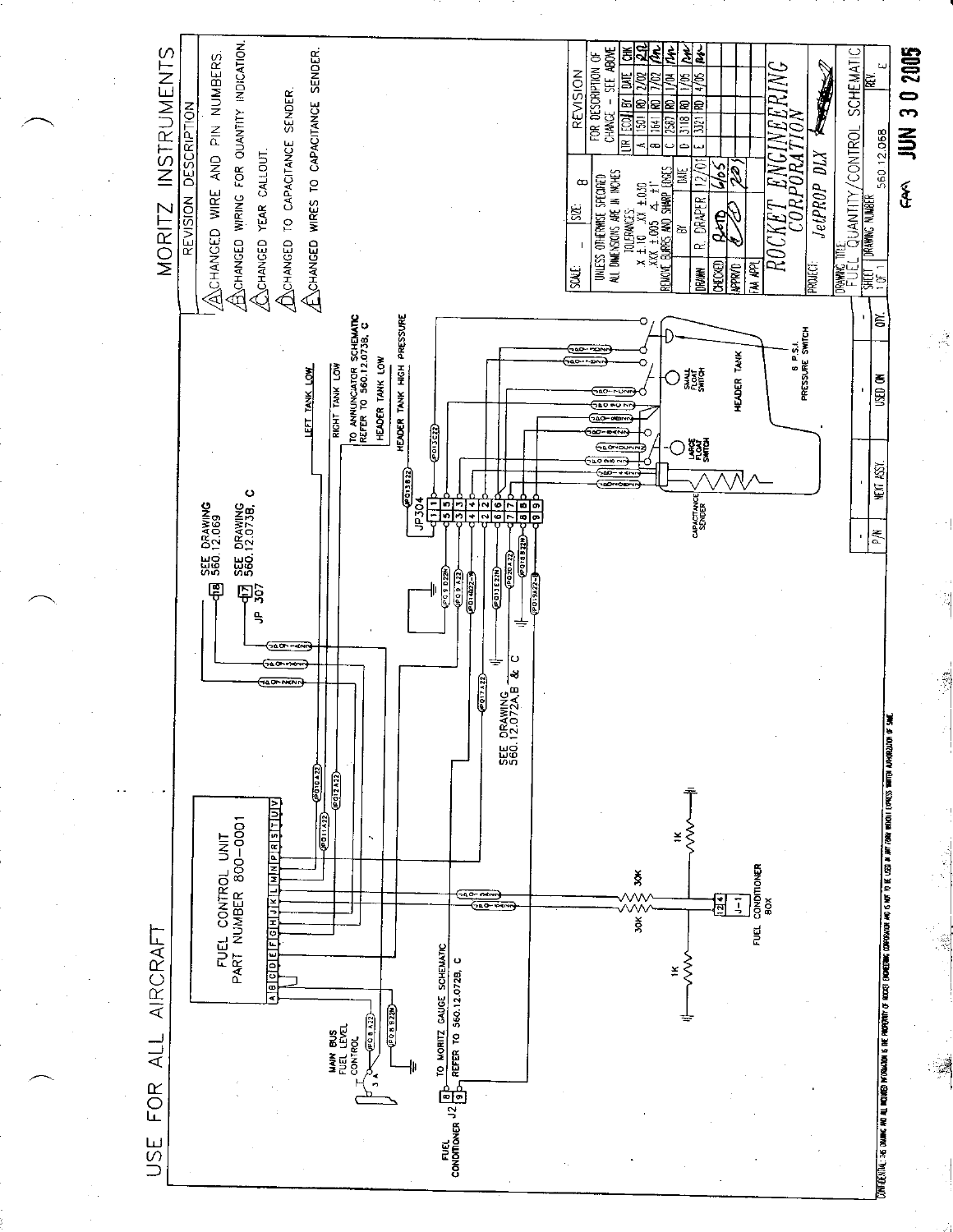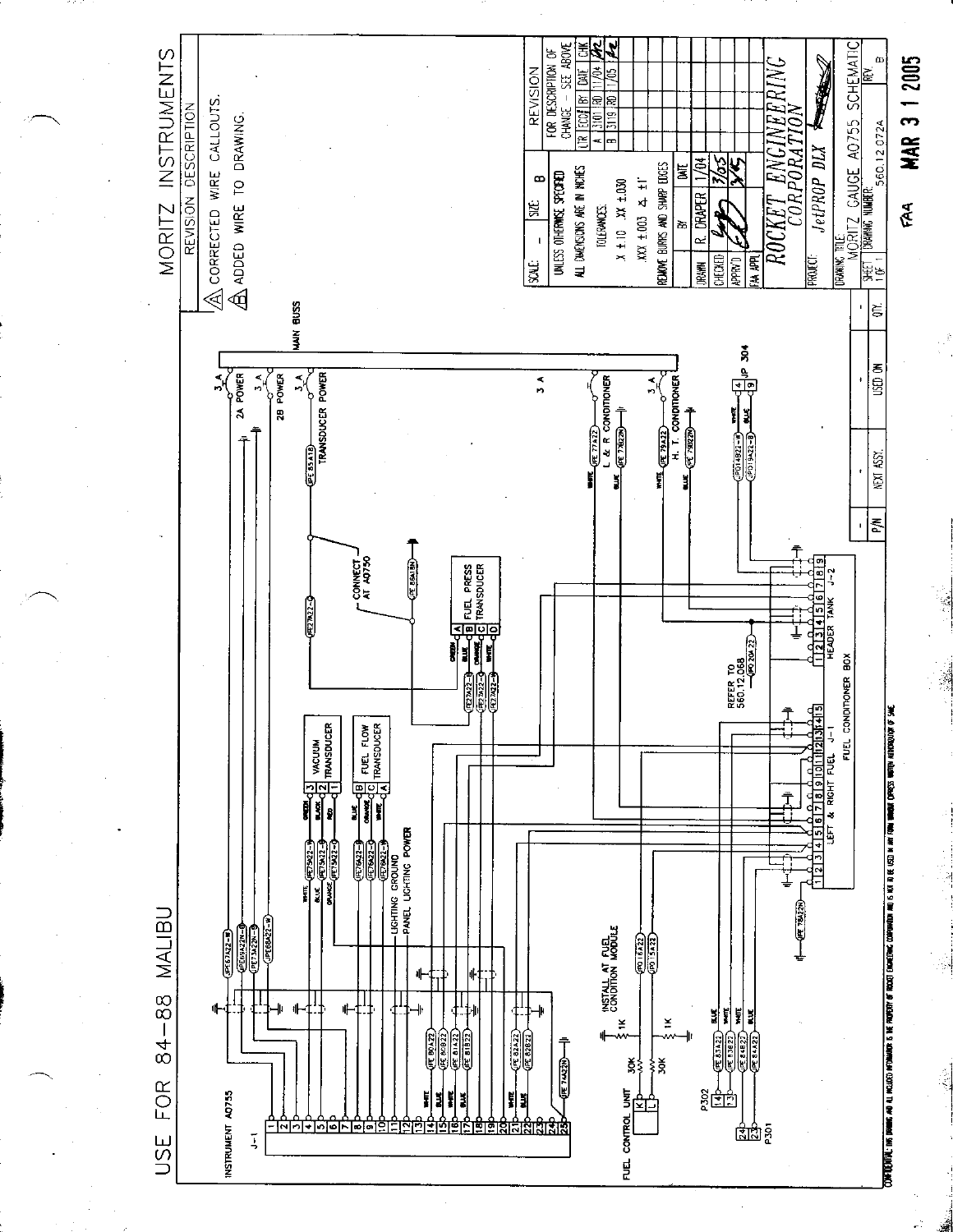